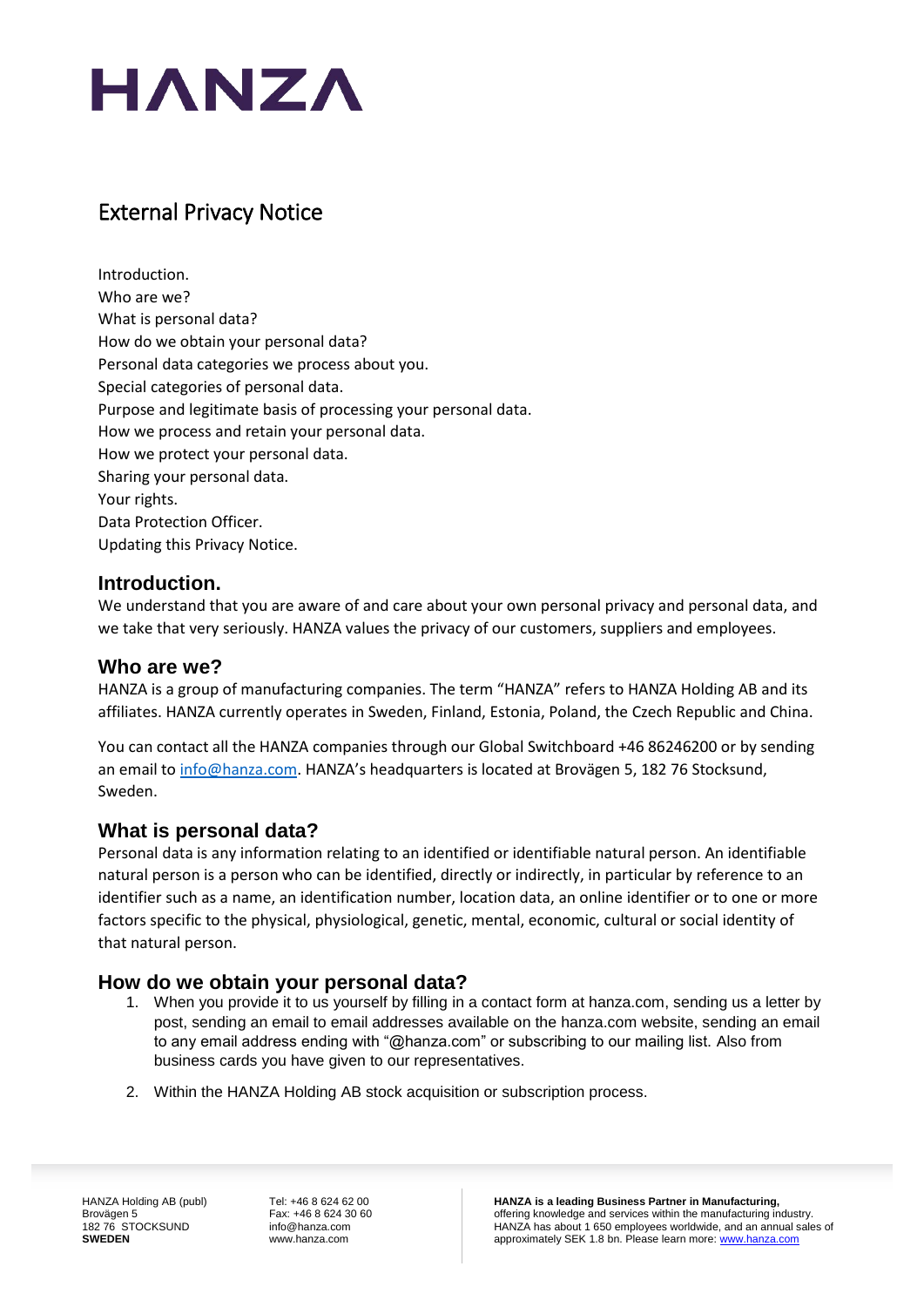

- 3. When you are listed as a contact person in a business relationship between your employer and HANZA.
- 4. We may also occasionally obtain personal data about you from publicly-available sources, such as contacts from your company's website.
- 5. Sometimes we get your personal data during everyday activities from our business partners and other third parties.
- 6. We use cookies on our website for its technical functioning and for gathering statistics. A cookie is a small piece of data that a website stores on the visitor's computer or mobile device.

# <span id="page-1-0"></span>**Personal data categories we process about you.**

HANZA does business with other companies. For that reason, we process personal data that is mainly business contact information. Such as your name, business email address, business phone number, business address, the company you work for and your position.

If you are applying for a job and send us your CV and other possible personal data, then we process personal information about your qualifications, employment history, place of residence - all the categories of personal data that you provide to us.

If you are shareholder in HANZA Holding AB, then we process your personal identification data and the amount of shares.

When you visit our webpage, [www.hanza.com,](http://www.hanza.com/) you will be informed that this webpage uses cookies. If you accept, software upon which our site is built and hosted will gather information with the help of cookies to remember the pages you visit on our website, the date and time of your visit, your computer and connection information, such as your browser type and version and operating system, and the Internet Protocol (IP) address used to connect your computer to the Internet.

However, as you have the possibility to provide us with personal data that is not listed above, we may also unknowingly process categories of personal data not listed above.

# <span id="page-1-1"></span>**Special categories of personal data.**

Special categories of personal data include personal data revealing racial or ethnic origin, political opinions, religious or philosophical beliefs, or trade union membership, and the processing of genetic data, biometric data for uniquely identifying you, data concerning health or data concerning your sex life or sexual orientation.

We do not obtain or process special categories of personal data (sensitive data) about you. If you have provided us with personal data what can be categorized as sensitive data, then we will take actions to delete this data or obtain explicit consent from you for our continued processing of it.

We do not knowingly attempt to solicit or receive information from children and we will take actions to delete personal data about children or will obtain the parental consent required for processing it when we learn that we process such data.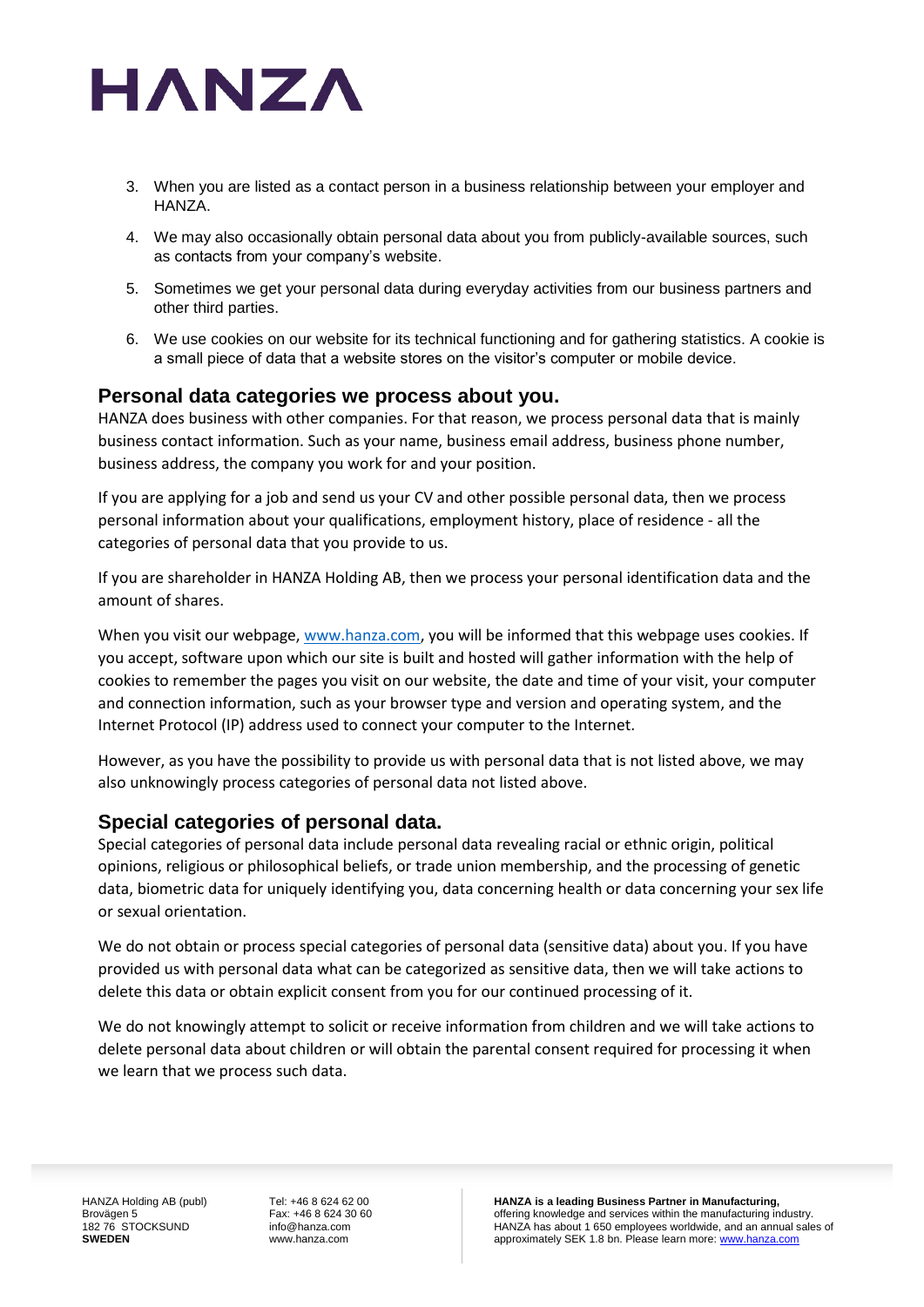

# <span id="page-2-0"></span>**Purpose and legitimate basis of processing your personal data.**

We process your personal data only for the original purpose it was obtained.

- 1. We assume that if you provided us your business contact information, the company you are representing already has business relations with us or there is a clear intention to enter into business with HANZA. We will use your business contact information for contacting you regarding future business opportunities and for customer surveys. So our purpose in processing personal data in that case is to provide you our manufacturing and advisory services. The legitimate basis is our legitimate interest in entering into or carrying out the contract with the company you represent.
- 2. If you have some other important matter, due to which you have contacted us and have requested a response, then our purpose of processing your personal data is to satisfy your request, and processing personal data for that purpose is in our legitimate interest.
- 3. We process your data if it is necessary to comply with statutory requirements and the processing purpose is to comply with different legal obligations we have, including disclosing the identity of shareholders.
- 4. The purpose of processing personal data gathered by cookies is to allow our website hosting company to get our site usage statistics. Processing is based on our legitimate interest in ensuring availability of the HANZA website.

#### <span id="page-2-1"></span>**How we process and retain your personal data.**

- 1. We select and forward information you have provided to us to relevant persons at HANZA, depending on the content of your request. If we find, that you have provided us personal data that does not have any connection with doing business with HANZA or is otherwise not related to HANZA in any way, then we will delete correspondence received from you.
- 2. Your personal data will be processed in one or several of the following countries: Sweden, Finland, Estonia, Poland or the Czech Republic, where HANZA has factories or in Sweden, Ireland and the Netherlands, where our IT service providers have data centers.
- 3. Your business contacts can only be processed at our sites in China if you have provided such information directly to them. However, they follow the same rules if they process it as the HANZA companies in Europe.
- 4. We will delete immediately any correspondence that can be classified as spam or phishing letters and irrelevant sales or marketing proposals.
- 5. If we are already in business with you or if we can conclude from the information you have provided that there is an intention of entering into business with HANZA, then we will add your contact information to our ERP or CRM systems and retain it until it is needed for carrying out the contract. We will review business contacts in our ERP and CRM system annually and delete business contacts no longer needed for the purpose.
- 6. Correspondence, including personal data, which is provided by you regarding any other matter, we will review annually and delete the correspondence, if the matter can be considered complete.
- 7. We will retain personal data that we must process for complying with statutory requirements for as long as is required by legal acts.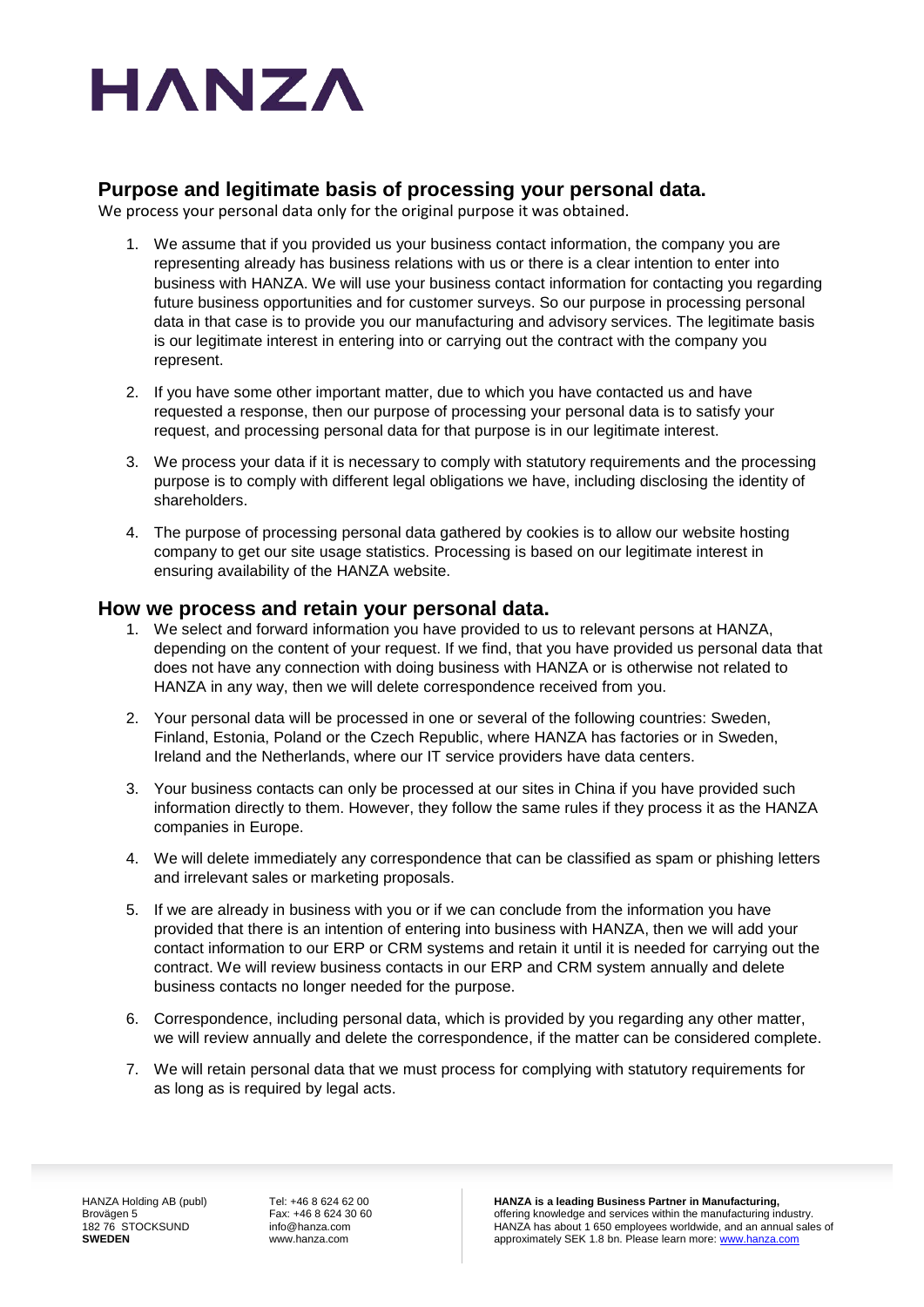# HANZA

# <span id="page-3-0"></span>**How we protect your personal data.**

We have employed a wide range of security measures to help protect your personal data against undue access, modification and deletion. For example, only authorized employees have permission to manage personal data, and we use firewalls with Unified Threat Management tools for preventing unauthorized persons from gaining access to your personal information. Our sites in China are connected to the same secure corporate network and follow the same policies and means as rest of HANZA for protecting data. In light of the above, you can rest assured that your personal data is in safe hands.

# <span id="page-3-1"></span>**Sharing your personal data.**

We may disclose your personal information to all HANZA companies (i.e. subsidiaries and holding company) if it is necessary for the original purpose. We do not sell, trade or otherwise transfer your personal data to third parties. Exceptions are third parties who are processors and to whom we outsource services to support our main business. Such as IT services or security services. These parties agree to keep the information confidential and not use it for other purposes not agreed upon. We may also disclose your personal data if it is necessary to comply with statutory requirements.

We do not transfer your personal data outside the European Economic Area. However, if you have directly contacted our personnel in China, your business contacts will be processed in China. Nevertheless, we consider this to pose little risk to you due to the nature of this data and as there are also adequate data protection measures in place - data is in HANZA's protected computer network and is managed in servers situated in the European Union.

# <span id="page-3-2"></span>**Your rights.**

The General Data Protection Regulation ("GDPR")

[http://eur-lex.europa.eu/legal-content/EN/TXT/?uri=uriserv:OJ.L\\_.2016.119.01.0001.01.ENG](http://eur-lex.europa.eu/legal-content/EN/TXT/?uri=uriserv:OJ.L_.2016.119.01.0001.01.ENG)

provides the following rights for you as an individual regarding your personal data:

- □ The right to be informed;
- $\Box$  The right to access your personal data;
- □ The right to rectification;
- $\Box$  The right to erasure;
- $\Box$  The right to restrict processing;
- $\Box$  The right to data portability;
- $\Box$  The right to draw back consent;
- □ The right to object processing;
- $\Box$  Rights in relation to automated decision making and profiling.

However, GDPR also stipulates many restrictions to those rights listed above.